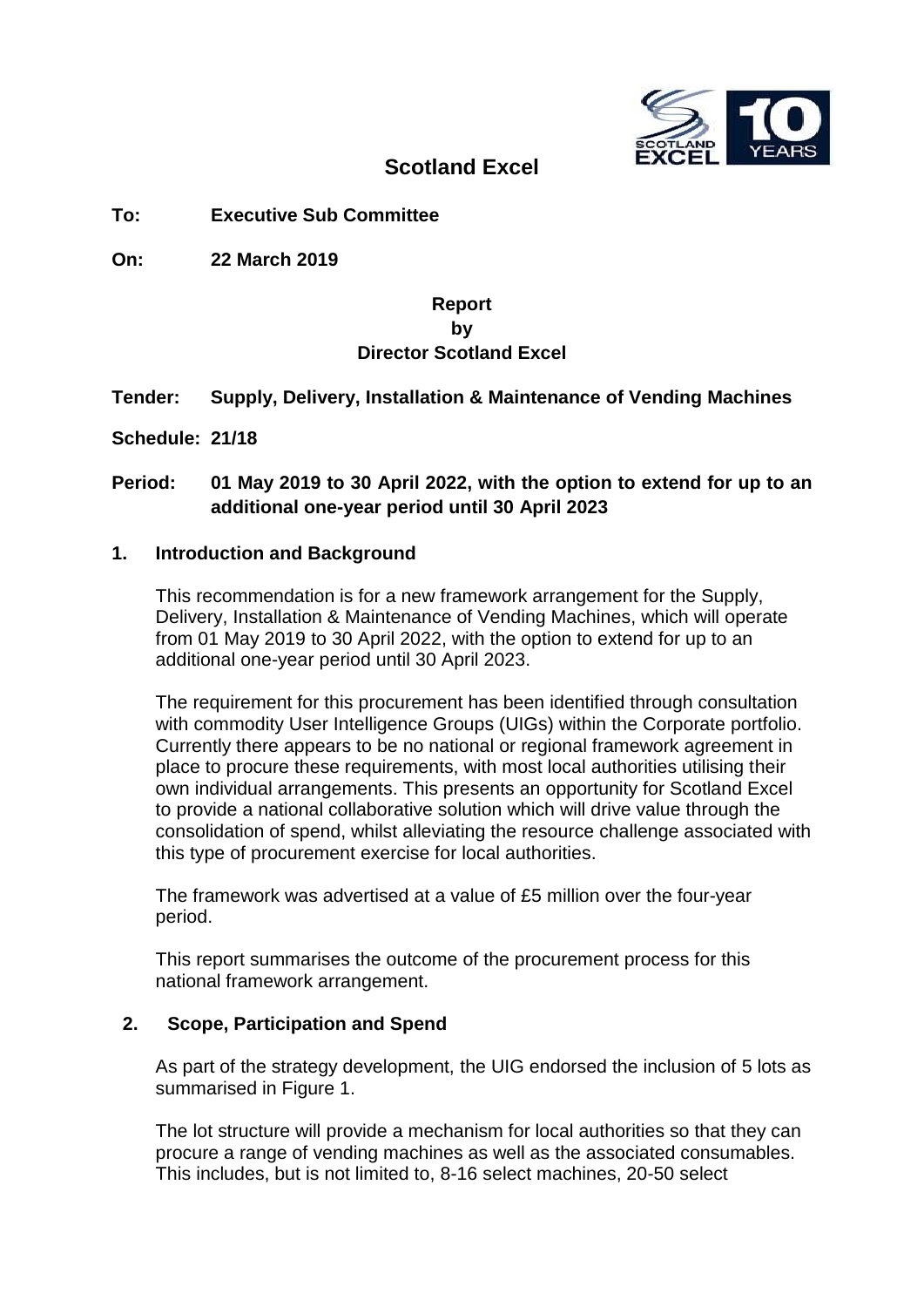machines, hot drink machines, rotating drum machines and associated products.

These products will be predominately used by local authority leisure and catering teams, within leisure centres, cafes, schools and office units.

The new framework has an annual value of approximately £1.25 million across 32 local authorities, and Tayside Contracts.

| Lot<br><b>Number</b> | Lot Name                                         |
|----------------------|--------------------------------------------------|
|                      | Purchase & Lease of New Vending Machines         |
|                      | <b>Rental of New Vending Machines</b>            |
| з                    | Purchase & Lease of Refurbished Vending Machines |
|                      | Rental of Refurbished Vending Machines           |
| 5                    | <b>Fully Managed Service</b>                     |

#### *Figure 1: Lot Structure*

#### **3. Procurement Process**

A Prior Information Notice (PIN) was dispatched on 12 September 2018 with 22 organisations expressing an interest in the opportunity and there were 9 supplier meetings held as a result of this. The supplier meetings helped with the development of the framework as well as understanding the current marketplace better.

As a matter of best practice and to ensure that the framework aligned with local authority requirements, consultation was conducted to understand their service requirements and current purchasing practices.

To ensure maximum competition an open tender process was used, and this was advertised on the Official Journal of the European Union and the Public Contracts Scotland portal on 11 January 2019. The tender process was conducted using the Public Contracts Scotland Tender (PCS-T) system.

The procurement process followed a two-stage tendering procedure. Stage one, Qualification, was conducted using the European Single Procurement Document (ESPD Scotland). Within the ESPD, tenderers were required to answer a set of exclusionary questions along with providing details and/or acknowledgement of insurance, financial standing, quality management, health and safety, and environmental management policies and/or procedures.

At the second stage of the process, offers were evaluated against the following criteria and weightings for all lots:

Commercial 80% Technical 20%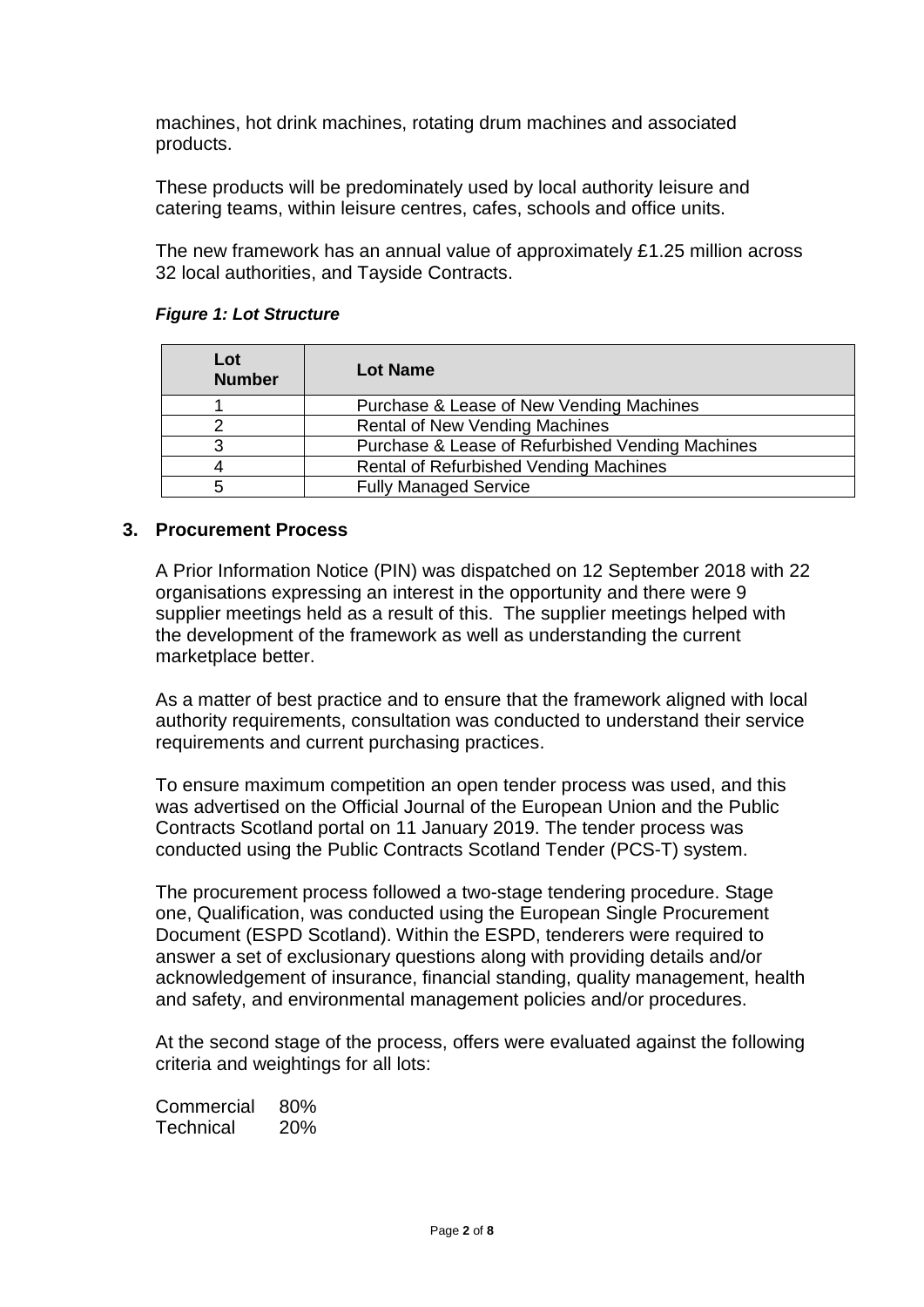Tenderers were required to indicate which lots that they were bidding for, and the local authorities which they had an ability to service.

Tenderers were invited to bid on the following basis;

- In the Commercial Section, a national net delivered product price & national net installation price for each product listed for each lot as well as call-out rates for maintenance and repair within the schedule of offer;

- In the Technical Section, as outlined in Figure 2, scored method statements on community benefits, customer service & contract management, maintenance of machines, fair work practices and sustainability.

| <b>Section</b>        | Question                               | <b>Maximum Score</b><br><b>Available</b> |  |
|-----------------------|----------------------------------------|------------------------------------------|--|
| <b>Commercial 80%</b> |                                        |                                          |  |
|                       | <b>Community Benefits</b>              | 3                                        |  |
|                       | <b>Customer Service &amp; Contract</b> | 3                                        |  |
| <b>chnical 20%</b>    | Management                             |                                          |  |
|                       | <b>Maintenance of Machines</b>         | 5                                        |  |
|                       | <b>Fair Work Practices</b>             | 3                                        |  |
|                       | Sustainability                         | 6                                        |  |

## *Figure 2: Scoring Breakdown*

## **4. Report on Offers Received**

These suppliers provide the range of products and services required by local authorities, as well as representing best value and meeting all technical specifications.

## **5. Benefits**

## **Savings**

Accurate benchmarking is difficult to calculate due to a lack of spend information proceeding from local authorities at present. However, this has been forecast at approximately 6% based on wider market analysis, and a comparison with the savings reports of other first-generation frameworks. This will be monitored on an ongoing basis, and individual benchmarking conducted when required for local authorities.

## **Price Stability**

Tenderers have accepted as part of the terms & conditions of the framework that they will hold prices firm for the first 12 months of the framework.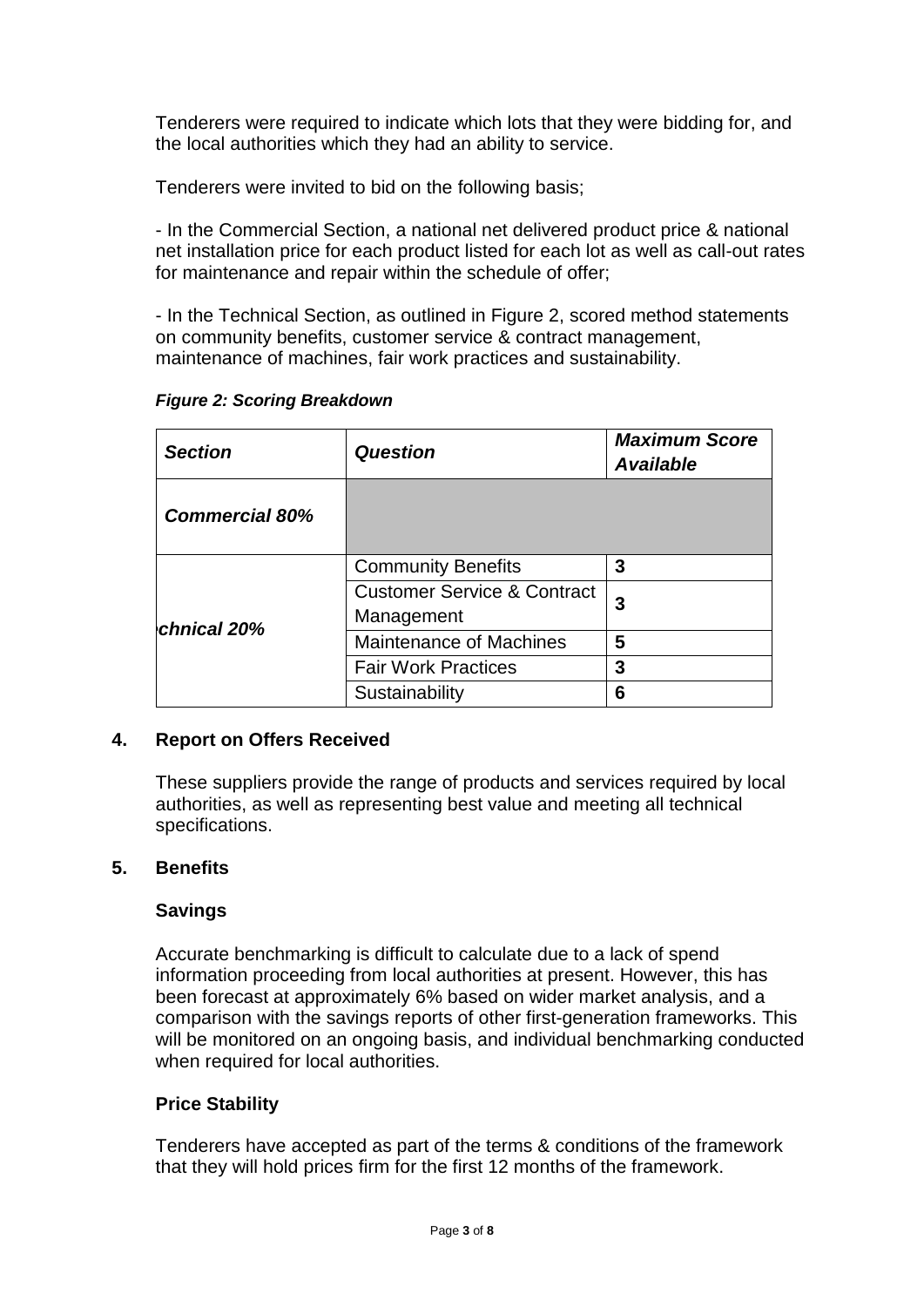After the initial 12 months, suppliers may submit a request for a price variance on an annual basis. Suppliers may submit a price decrease at any time throughout the duration of the framework.

## **Sustainable Procurement Benefits**

#### **Community Benefits**

Tenderers were asked to detail community benefit initiatives that they would commit to deliver throughout the duration of the framework.

Community benefits received as part of the tender submissions included; sponsorship of local sports teams and community events, donation of materials and labour to support community projects, donation of product vouchers, work experience placements, employability workshops, training sessions, and the recruitment of modern apprentices and/or staff members.

#### **Fair Work Practices**

Tenderers were also asked to confirm their approach to fair work practices and the Scottish Living Wage, details of which can be found in Appendix 3. Of the 9 recommended suppliers, 8 currently pay the Scottish Living Wage to all employees with 2 of these being accredited with the Living Wage Foundation.

#### **Sustainability**

Tenderers were asked to detail their approach to sustainability, and were asked how their organisations reduced waste, considered the environmental impact of transportation, and demonstrated that their products came from sustainable, reliable, and approved sources.

Offers included a range of recycling initiatives including the use of recyclable compostable and/or reusable drinking cups as well as encouraging the use of can vending machines to reduce plastic consumption.

Tenderers also advised that they utilised route planning technologies to reduce mileage, as well as the increased adoption of Euro 6 standard vehicles within their fleets for the delivery of products.

In addition to this, tenderers provided details on how they monitor stock holding which included the range of products stocked, where these products will be stocked, stock levels, how often products are restocked and use of IT materials management systems (e.g. bar coding) to manage inventory. Tenderers advised they regularly conduct supplier assessments to ensure fair

working practices and ensure their suppliers are conforming to ISO 14001 (Environmental Management) regulations.

#### **6. Contract Mobilisation and Management**

Both suppliers and participating members will be issued with a mobilisation pack containing information relating to the operation of the framework, roles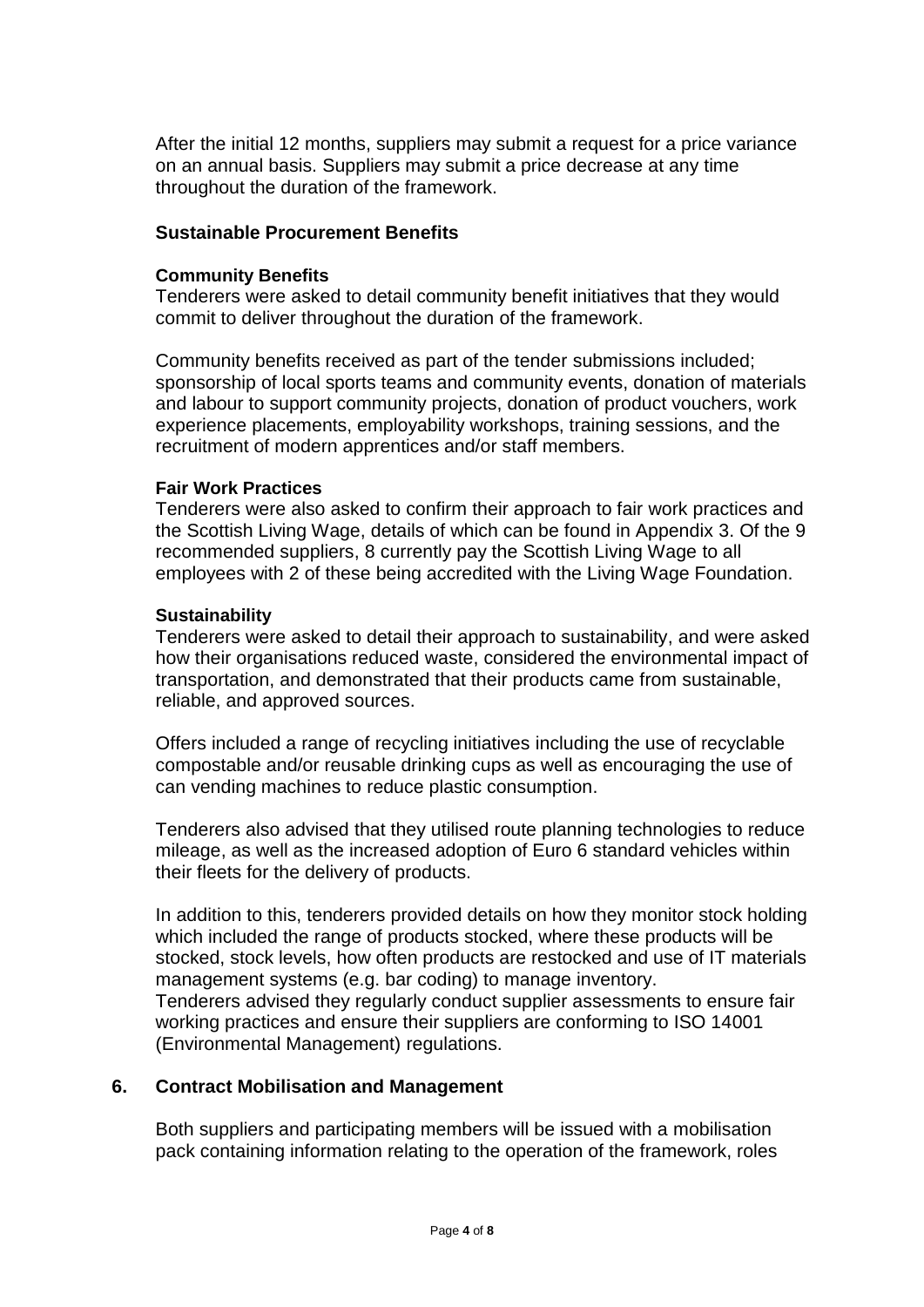and responsibilities, management information requirements and community benefits commitments.

In accordance with Scotland Excel's established contract and supplier management programme, this framework has been classified as a level 3 arrangement in terms of both risk and spend. As such, Scotland Excel will review the framework with suppliers as appropriate, whilst monitoring management information and community benefits associated with this framework.

## **7. Summary**

This framework for the Supply, Delivery, Installation & Maintenance of Vending Machines aims to maximise collaboration, consolidate demand and deliver best value. A range of benefits can be reported in relation to savings, price stability, community benefits and sustainability.

The Executive Sub Committee is requested to approve the recommendation to award placings on this framework to the suppliers as detailed in Appendix 2.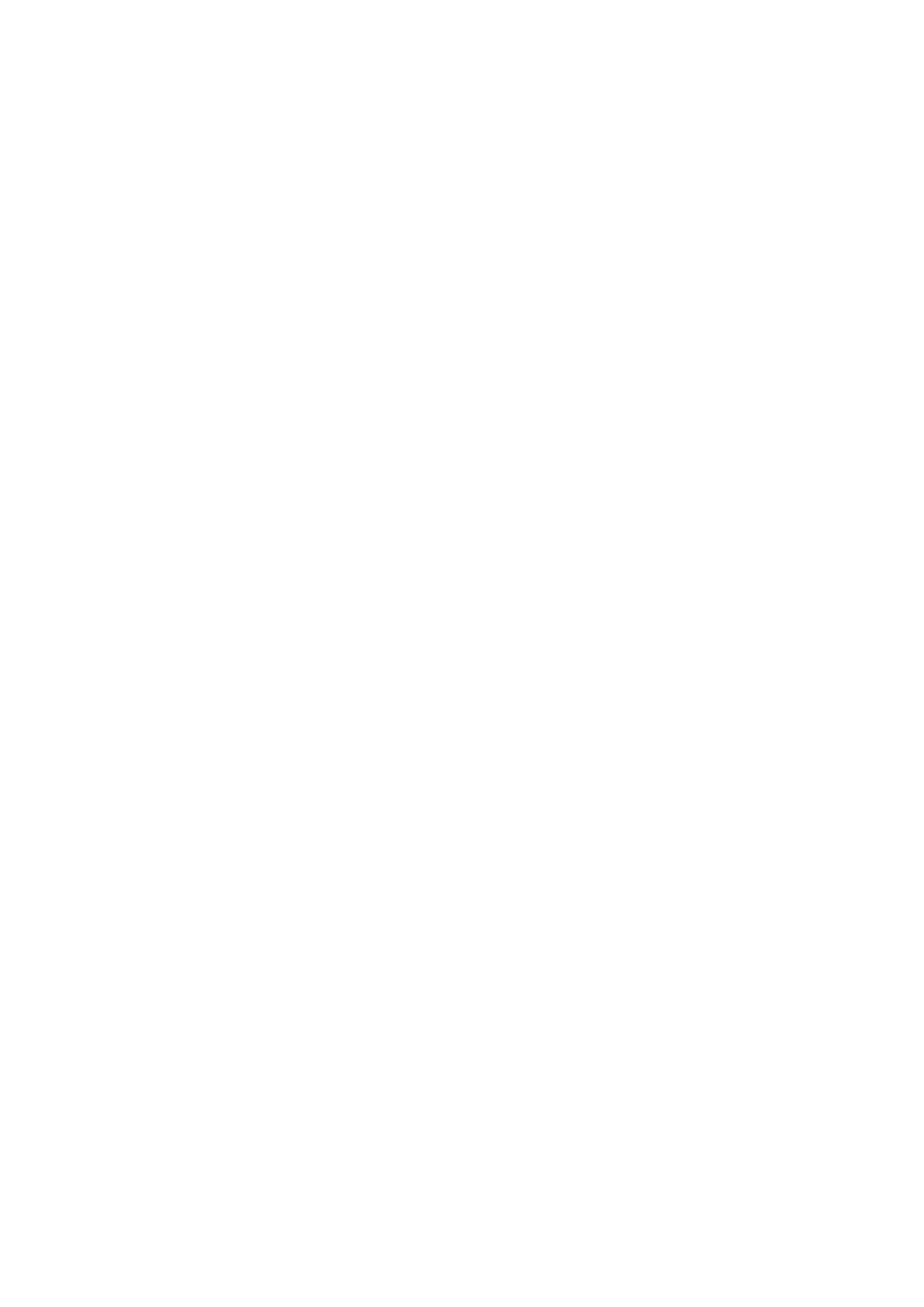# **Appendix 1 – Offers Received & SME Status**

| Tenderer                                | <b>SME</b><br><b>Status</b> | Location                         | Lots<br><b>Tendered</b> |
|-----------------------------------------|-----------------------------|----------------------------------|-------------------------|
| Abercromby Vending Ltd                  | Small                       | Dalmarnock, Glasgow City         | 1,2,3,4,5               |
| Centravend Ltd                          | Small                       | Linlithgow, Edinburgh City       | 1                       |
| Early Bird Catering Limited             | Micro                       | Aberdeen, Aberdeen City          | 1,2,3,4,5               |
| Eden Springs UK Limited                 | Large                       | Hamilton, South Lanarkshire      | 1,2,3,4                 |
| <b>Excel Vending Limited</b>            | Small                       | East Kilbride, South Lanarkshire | 1,2,3,4,5               |
| <b>Ideal Services Scotland Limited</b>  | Small                       | Dalgety Bay, Fife                | 1,2,3,4,5               |
| Norscott Vending Services Limited       | Small                       | Inverness, Highlands             | 1,2,5                   |
| Selecta UK Limited                      | Large                       | London, England                  | 1,2,3,4,5               |
| Templeman Retailing and Vending Limited | Medium                      | Bellshill, North Lanarkshire     | 1,2,3,4,5               |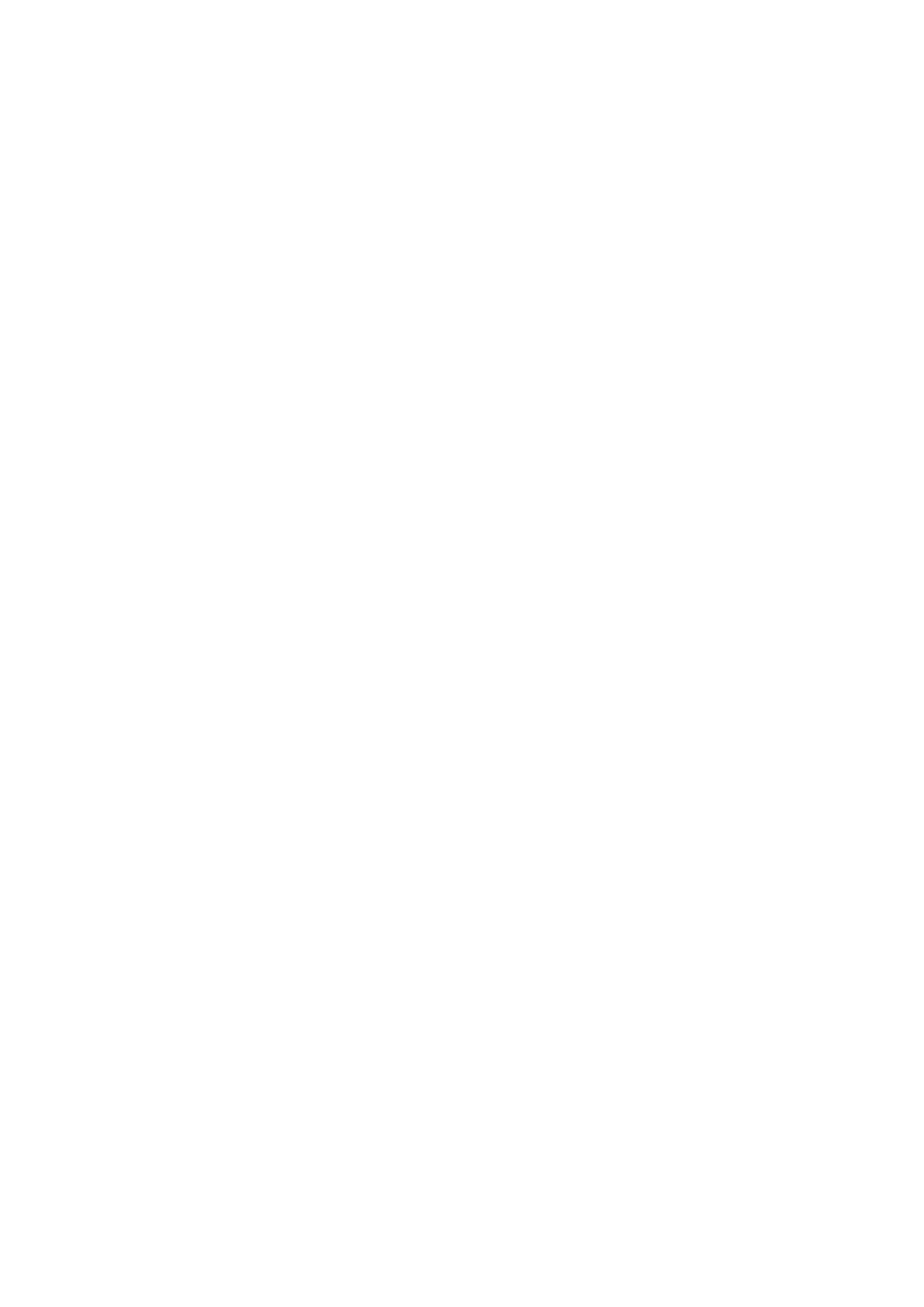|  |  | <b>Appendix 2 - Scoring and Recommendations</b> |  |
|--|--|-------------------------------------------------|--|
|--|--|-------------------------------------------------|--|

**Lot 1 - Purchase of New Vending Machines**

| <b>Tenderer</b>                                  | <b>Score</b>   | <b>Award to Lot 1: Yes/No</b> |
|--------------------------------------------------|----------------|-------------------------------|
| <b>Excel Vending Limited</b>                     | 97.00          | Yes                           |
| Abercromby Vending Ltd                           | 86.31          | Yes                           |
| Templeman Retailing and Vending Limited          | 78.99          | Yes                           |
| <b>Ideal Services Scotland Limited</b>           | 69.91          | Yes                           |
| <b>Eden Springs UK Limited</b>                   | 66.16          | Yes                           |
| Selecta UK Limited                               | 65.07          | Yes                           |
| Norscott Vending Services Limited                | 64.35          | Yes                           |
| Early Bird Catering Limited<br>Centravend Ltd    | 64.07<br>61.73 | Yes<br>Yes                    |
|                                                  |                |                               |
| Lot 2 - Rental of New Vending Machines           |                |                               |
| <b>Tenderer</b>                                  | <b>Score</b>   | Award to Lot 2: Yes/No        |
| Templeman Retailing and Vending Limited          | 93.25          | Yes                           |
| <b>Excel Vending Limited</b>                     | 54.80          | Yes                           |
| <b>Ideal Services Scotland Limited</b>           | 40.02          | Yes                           |
| Abercromby Vending Ltd                           | 38.32          | Yes                           |
| <b>Eden Springs UK Limited</b>                   | 34.94          | Yes                           |
| Selecta UK Limited                               | 34.81          | Yes                           |
| Norscott Vending Services Limited                | 31.58          | Yes                           |
| <b>Early Bird Catering Limited</b>               | 31.32          | Yes                           |
| Lot 3 - Purchase of Refurbished Vending Machines |                |                               |
| <b>Tenderer</b>                                  | <b>Score</b>   | Award to Lot 3: Yes/No        |
| <b>Excel Vending Limited</b>                     | 97.00          | Yes                           |
| Templeman Retailing and Vending Limited          | 78.00          | Yes                           |
| Abercromby Vending Ltd                           | 63.79          | Yes                           |
| <b>Ideal Services Scotland Limited</b>           | 58.25          | Yes                           |
|                                                  |                |                               |
| Early Bird Catering Limited                      | 56.34          | Yes                           |
| <b>Eden Springs UK Limited</b>                   | 51.47          | Yes                           |
| Selecta UK Limited                               | 48.20          | Yes                           |
| Lot 4 - Rental of Refurbished Vending Machines   |                |                               |
| <b>Tenderer</b>                                  | <b>Score</b>   | Award to Lot 4: Yes/No        |
| Templeman Retailing and Vending Limited          | 93.25          | Yes                           |
| <b>Excel Vending Limited</b>                     | 61.65          | Yes                           |
| <b>Ideal Services Scotland Limited</b>           | 51.88          | Yes                           |
| Abercromby Vending Ltd                           | 43.56          | Yes                           |
| Early Bird Catering Limited                      | 40.47          | Yes                           |
| <b>Eden Springs UK Limited</b>                   | 40.35          | Yes                           |
| Selecta UK Limited                               | 40.31          | Yes                           |
|                                                  |                |                               |
| Lot 5 - Fully Managed Service                    |                |                               |
| <b>Tenderer</b>                                  | <b>Score</b>   | <b>Award to Lot 5: Yes/No</b> |
| <b>Excel Vending Limited</b>                     | 97.00          | Yes                           |
| Abercromby Vending Ltd                           | 95.00          | Yes                           |
| Early Bird Catering Limited                      | 93.75          | Yes                           |
| Selecta UK Limited                               | 93.25          | Yes                           |
| Templeman Retailing and Vending Limited          | 93.25          | Yes                           |
| <b>Ideal Services Scotland Limited</b>           | 92.25          | Yes                           |
| Norscott Vending Services Limited                | 86.00          | Yes                           |